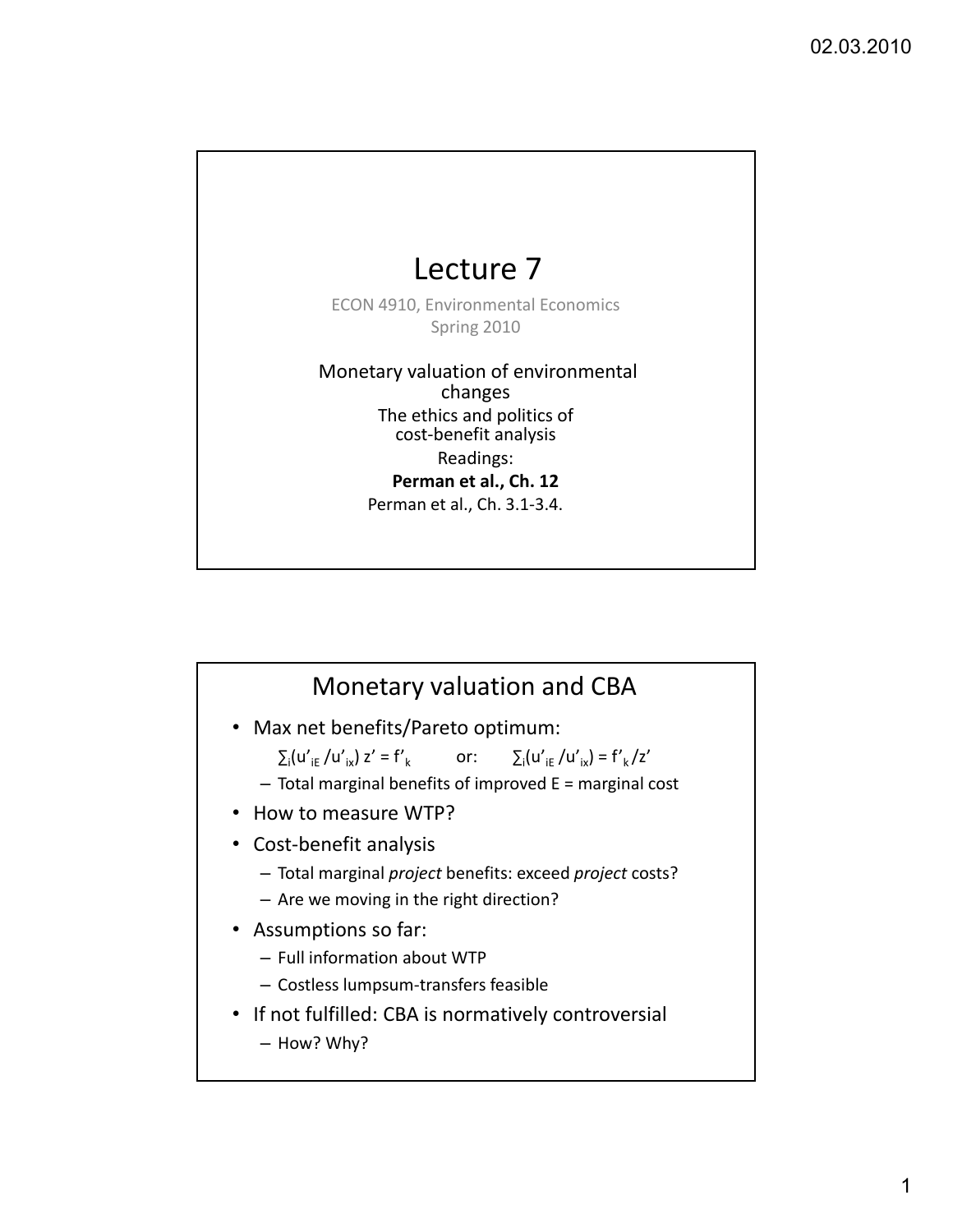

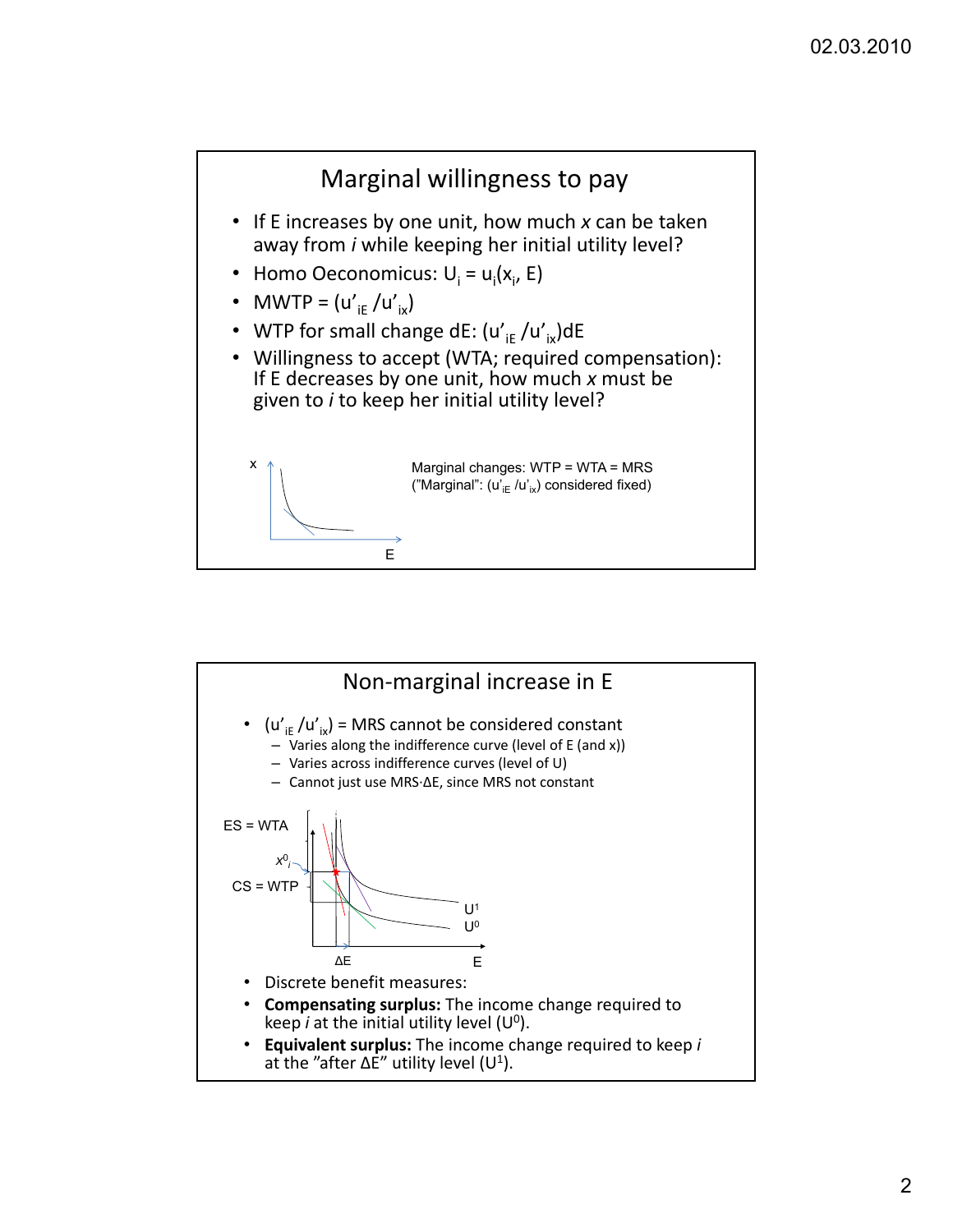

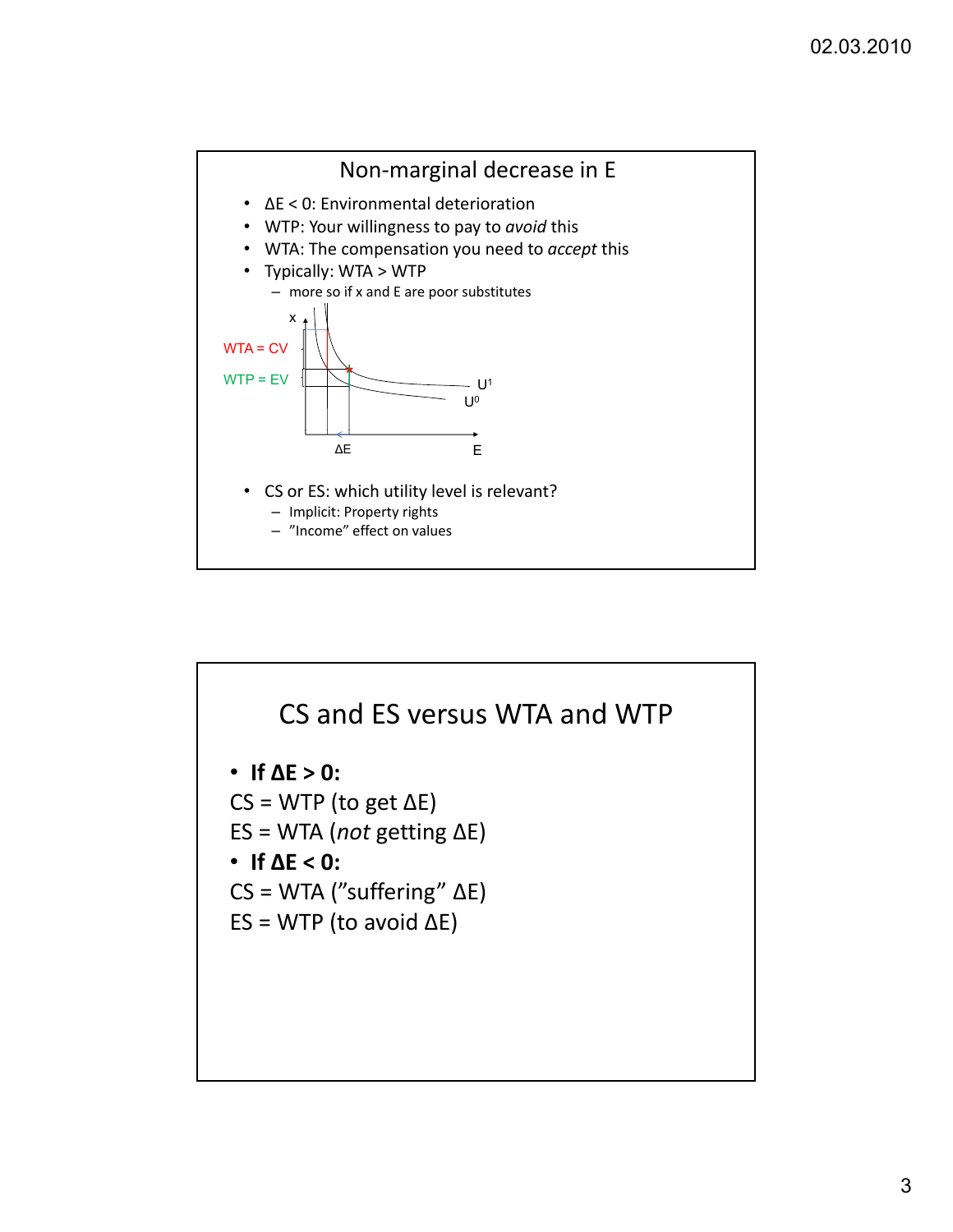

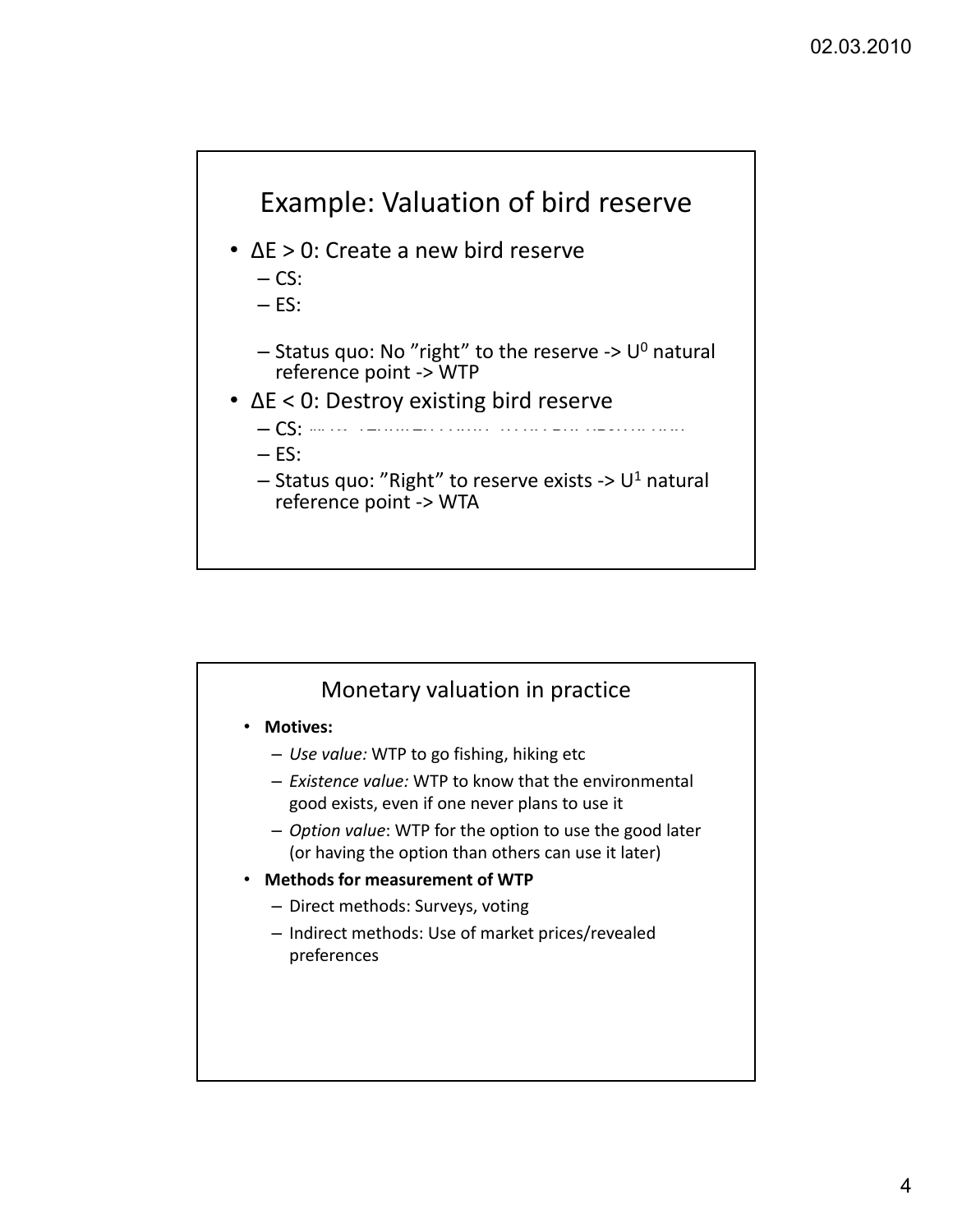## Indirect methods

- Even if no markets for environmental goods: Market goods may be closely tied to the *use* of environmental goods
- Some goods are *complementary* to E:
	- Fishing rod/clean water
	- Bus tickets to a national park
- Some goods are *substitutes* to E:
	- Bottled drinking water/ clean tap water
	- Noise isolating window glass / quiet outdoors environment
- By making appropriate assumptions about the relationship between the market good and the environmental good, use value of environmental good can be estimated.
- Most used indirect methods: travel cost method, property prices

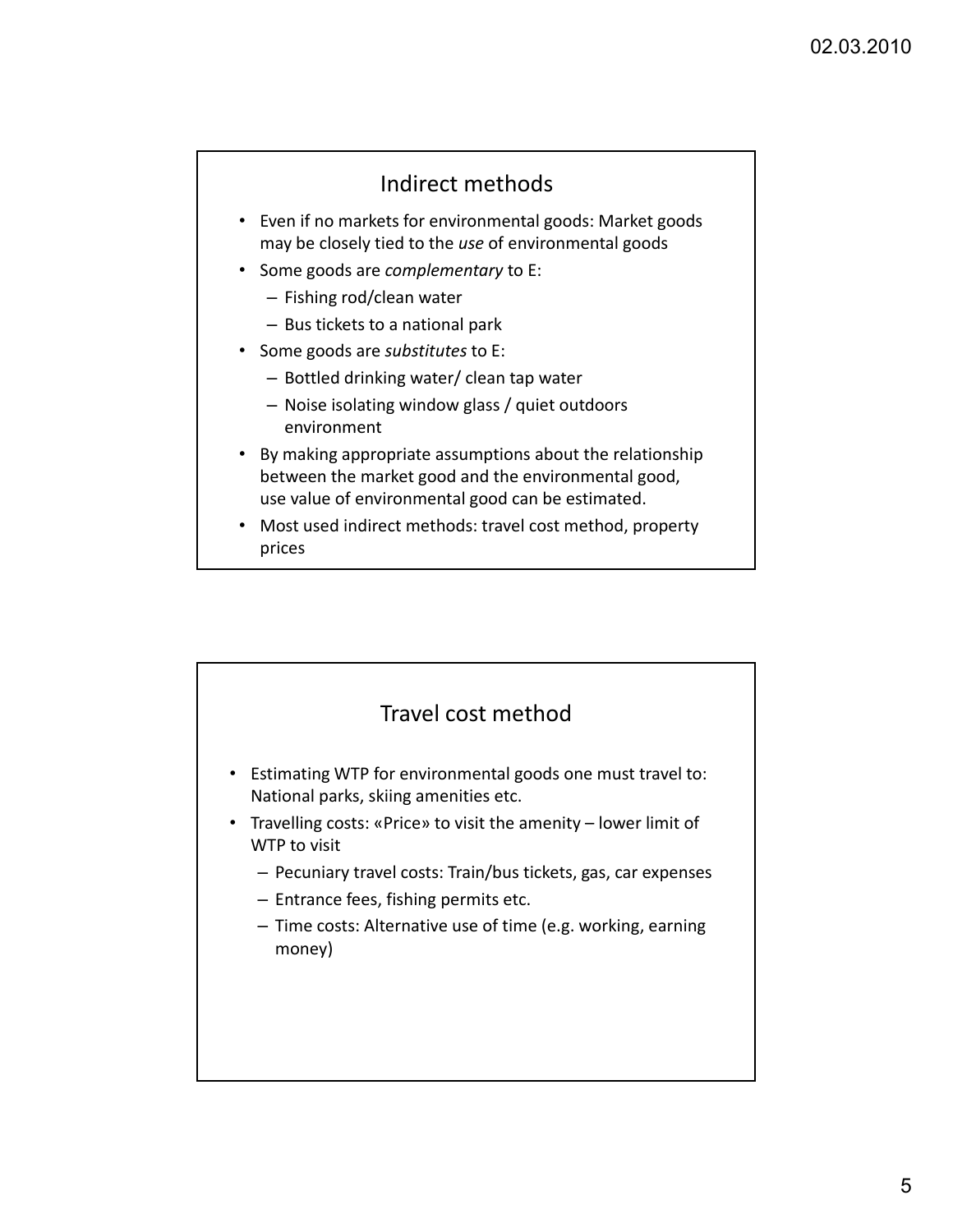

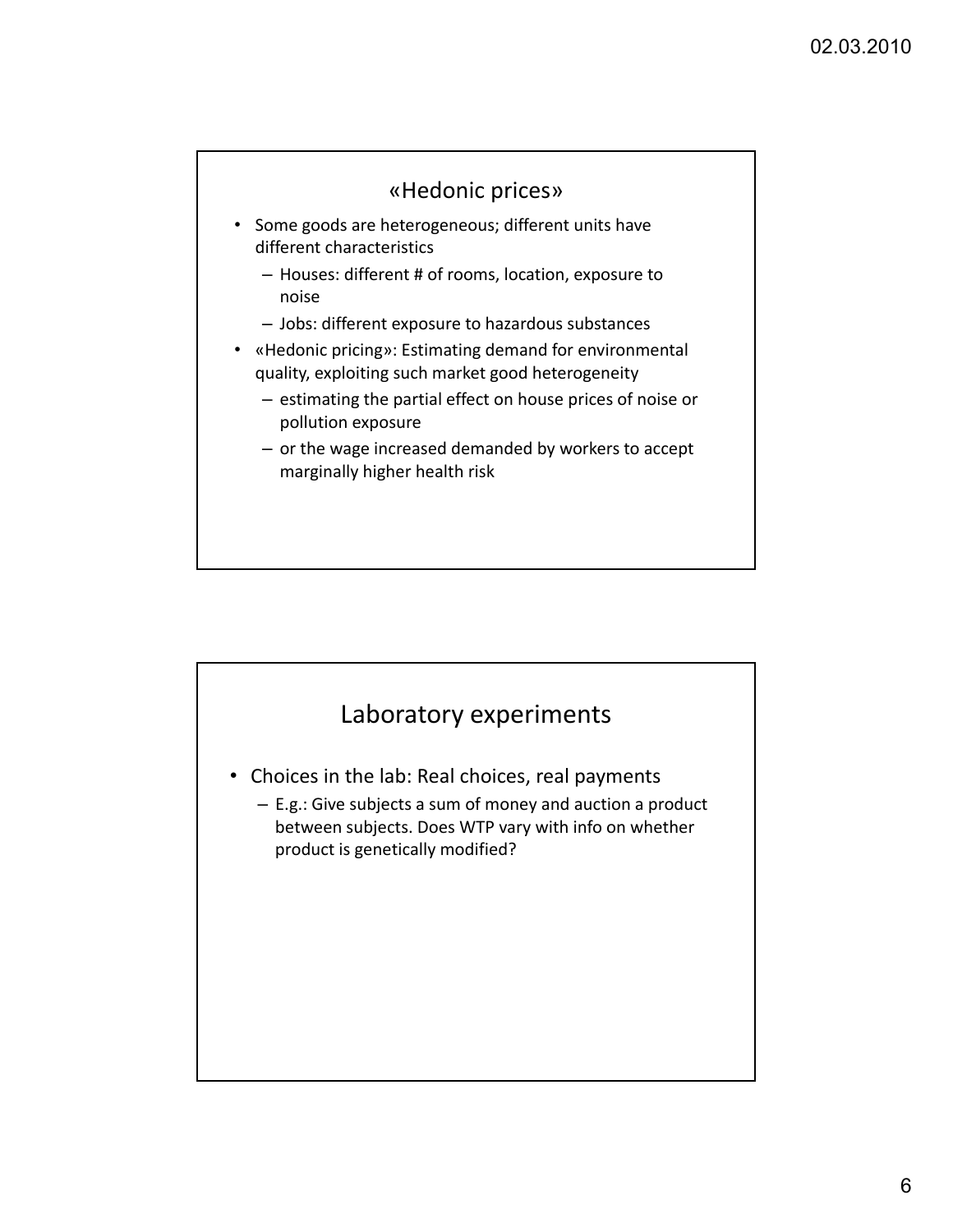## Contingent valuation: Interview surveys

- «How much would you be willing to pay to improve air quality in Oslo by x pst.?»
- Problems:
	- Strategic reporting? (freeriding, support)
	- Misperceptions (what does «improve air quality by x pst.» mean?
	- Inexperience: Anchoring effects, framing effects
	- Costly
- Advantages:
	- Only way to measure existence values
	- Great flexibility: can ask almost anything

| Cost-benefit analysis                                                                                                                                                                                                                                                                                                                                                                                                                                                                                                                                                                                              |  |
|--------------------------------------------------------------------------------------------------------------------------------------------------------------------------------------------------------------------------------------------------------------------------------------------------------------------------------------------------------------------------------------------------------------------------------------------------------------------------------------------------------------------------------------------------------------------------------------------------------------------|--|
| • Project evaluation:<br>- Are the benefits of a project larger than its costs?<br>- Net benefits of project $a >$ net benefits of project b?<br>• Standard cost-benefit analysis:<br>- Is $\Sigma_i$ WTP <sub>i</sub> - $\Sigma_i$ C <sub>i</sub> > 0?<br>where $C_i$ = the cost <i>i</i> must cover<br>- Equivalently: Is $\Sigma_i(WTP_i - C_i) = \Sigma_iNWTP_i > 0$ ?<br>- If yes: Project defined as 'socially efficient'<br>• Assume:<br>- Marginal project (marg. values fixed)<br>- Static analysis<br>- No uncertainty<br>• Does $\sum_{i} NWTP_{i} > 0$ imply that the project is welfare<br>improving? |  |
| - Is $\Sigma_i$ NWTP <sub>i</sub> a measure of welfare improvement?                                                                                                                                                                                                                                                                                                                                                                                                                                                                                                                                                |  |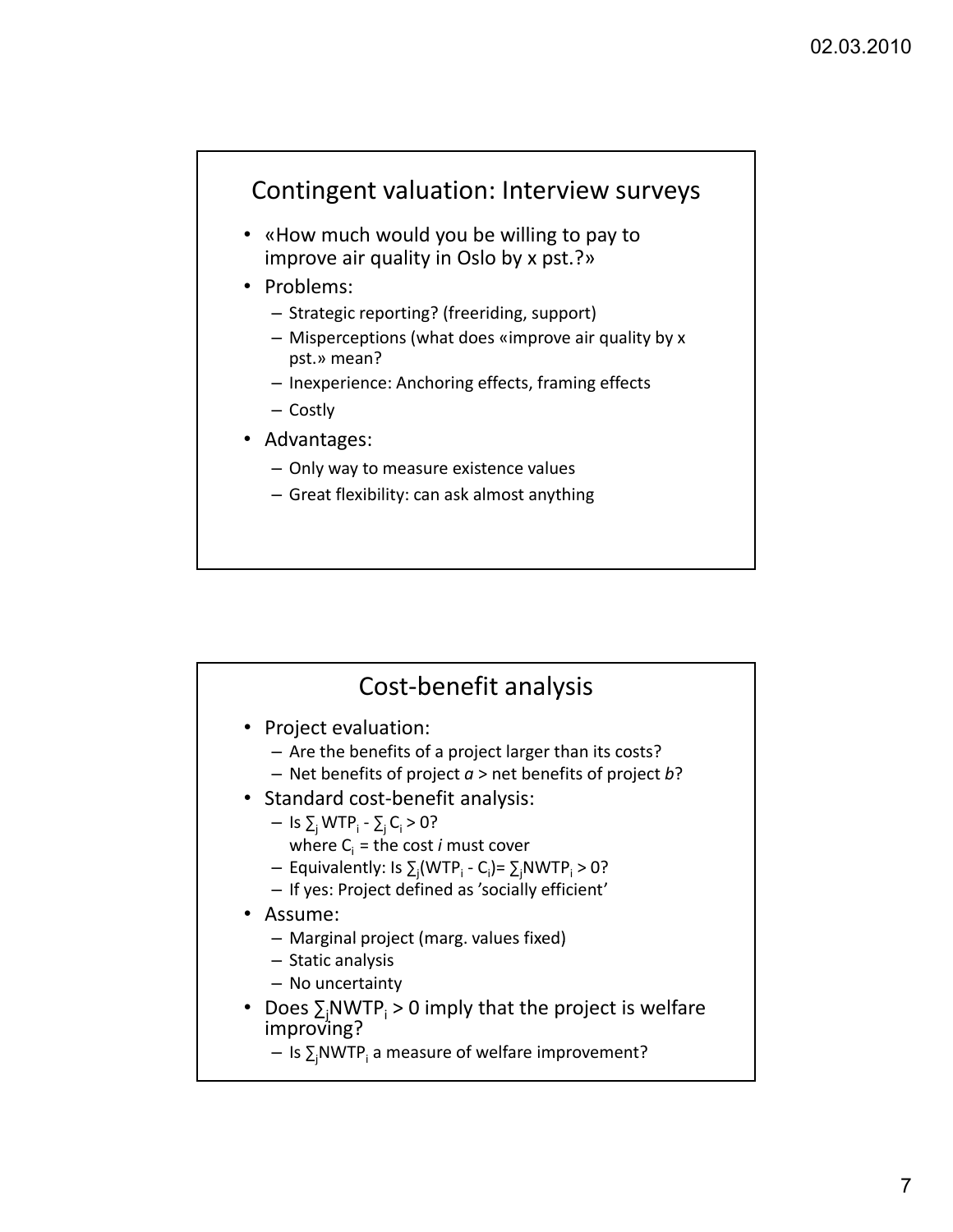

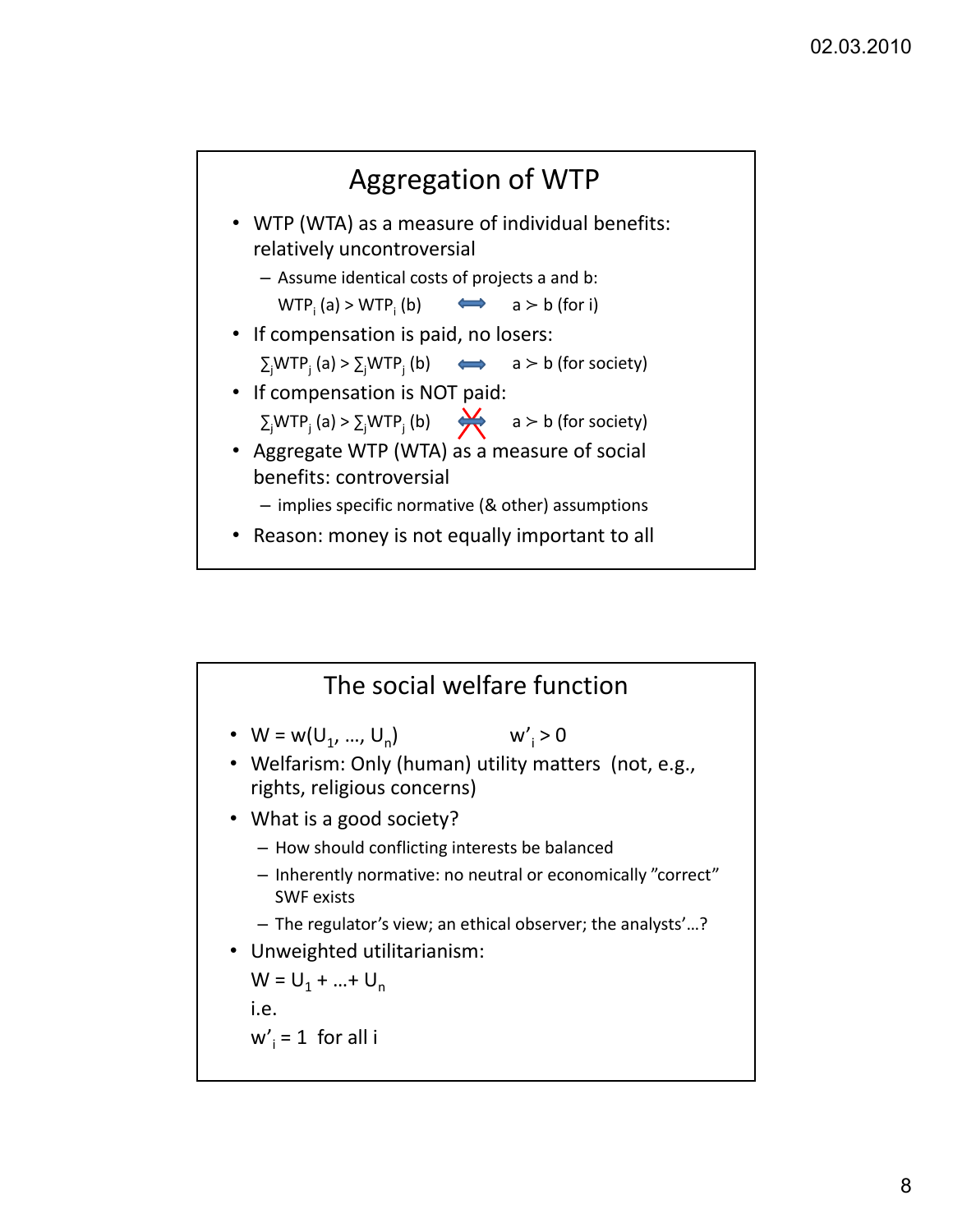## Welfare changes

- Project: Env. improvement dE, cost for person  $i C_i$  (= -dx<sub>i</sub>)
- Will the project produce a welfare improvement?

 $W = w(U_1 (x_1, E), ..., U_n (x_n, E))$  $dW = \sum_{i} [w'_{i} (-U'_{ix} C_{i} + U'_{iE} dE)]$  $[w'_{i} (-U'_{ix} C_{i} + U'_{i})]$  $=\sum [w'_i U'_{ix} (-C_i + (U'_{iE}/U'_{ix}) dB)]$ 

$$
= \sum_{i}^{i} [w'_{i} U'_{ix} (WTP_{i} - C_{i})]
$$

$$
= \sum_{i}^{l} [\mathbf{w'}_{i} \mathbf{U'}_{ix} (\text{NWTP}_{i})]
$$

- Change in social welfare: A *weighted* sum of everyone's net willingness to pay.
- $\sum_j$ NWTP<sub>i</sub>: welfare measure if  $w'_{\;i}$  U'<sub>ix</sub> equal for all i
- **Optimal income distribution**
- *Welfare weights:* w'<sub>i</sub>U'<sub>iv</sub>
- Utilitarian SWF:  $w'_i = 1$  -> welfare weights:  $U'_{iv}$
- Can we reasonably assume equal welfare weights for all?

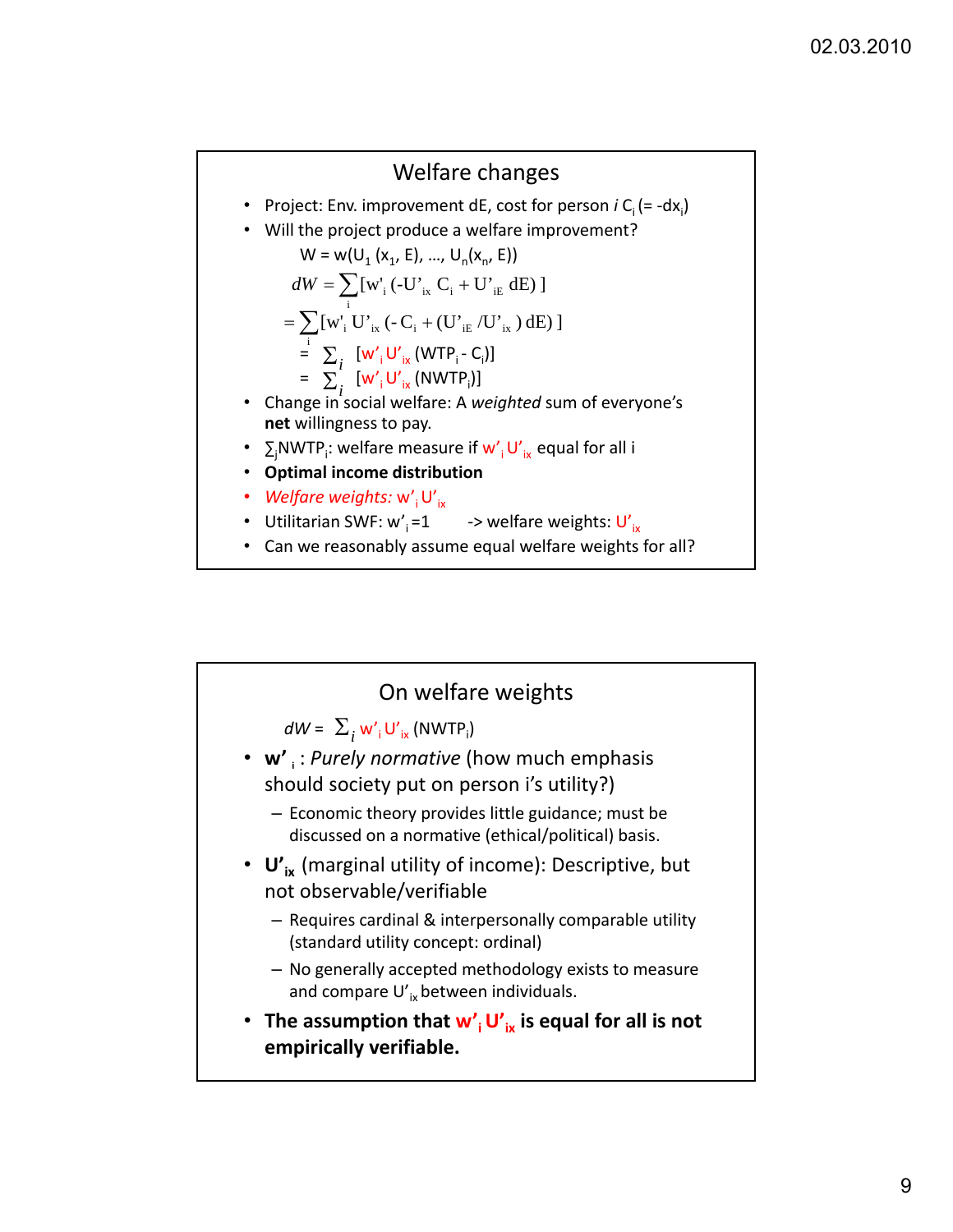

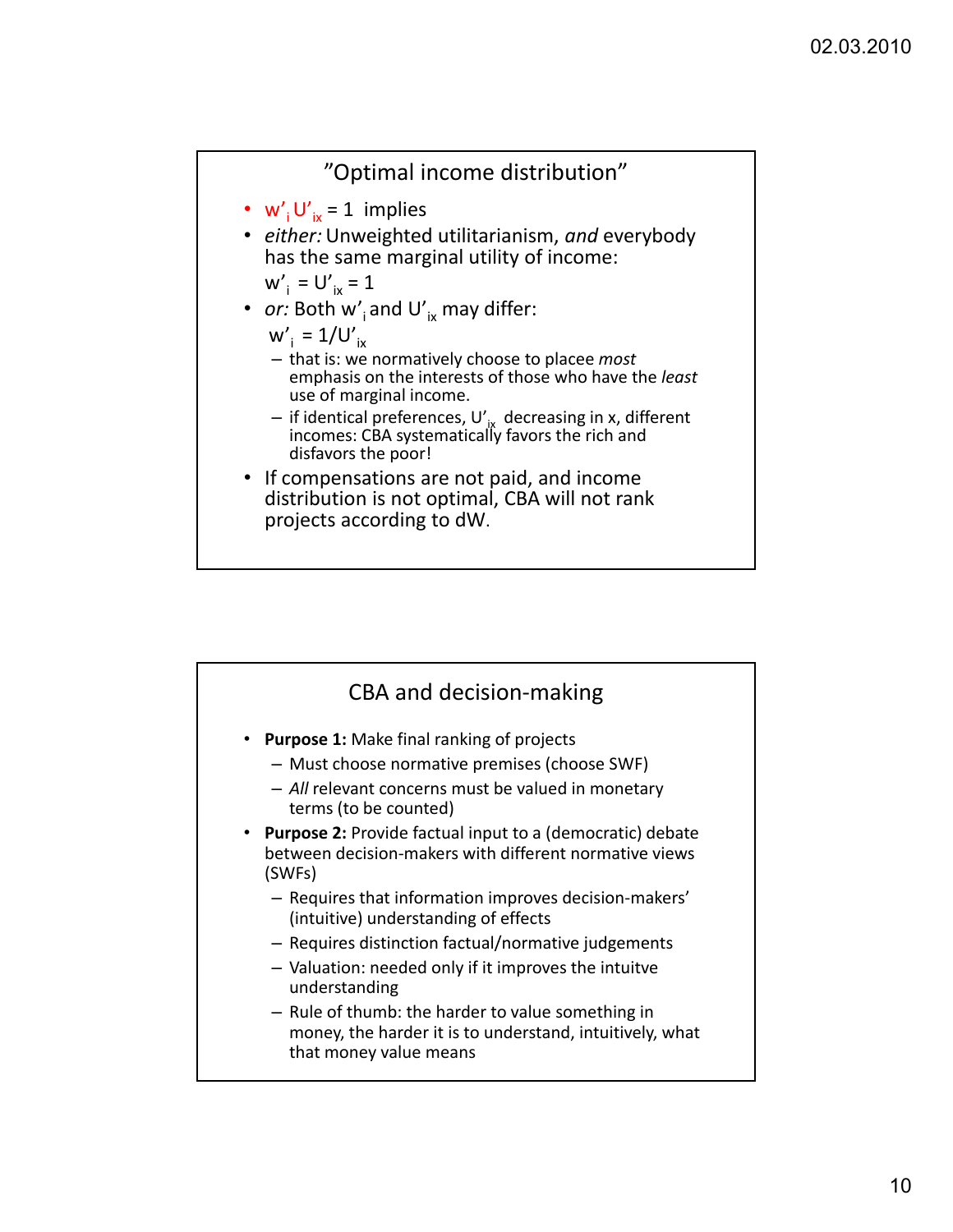